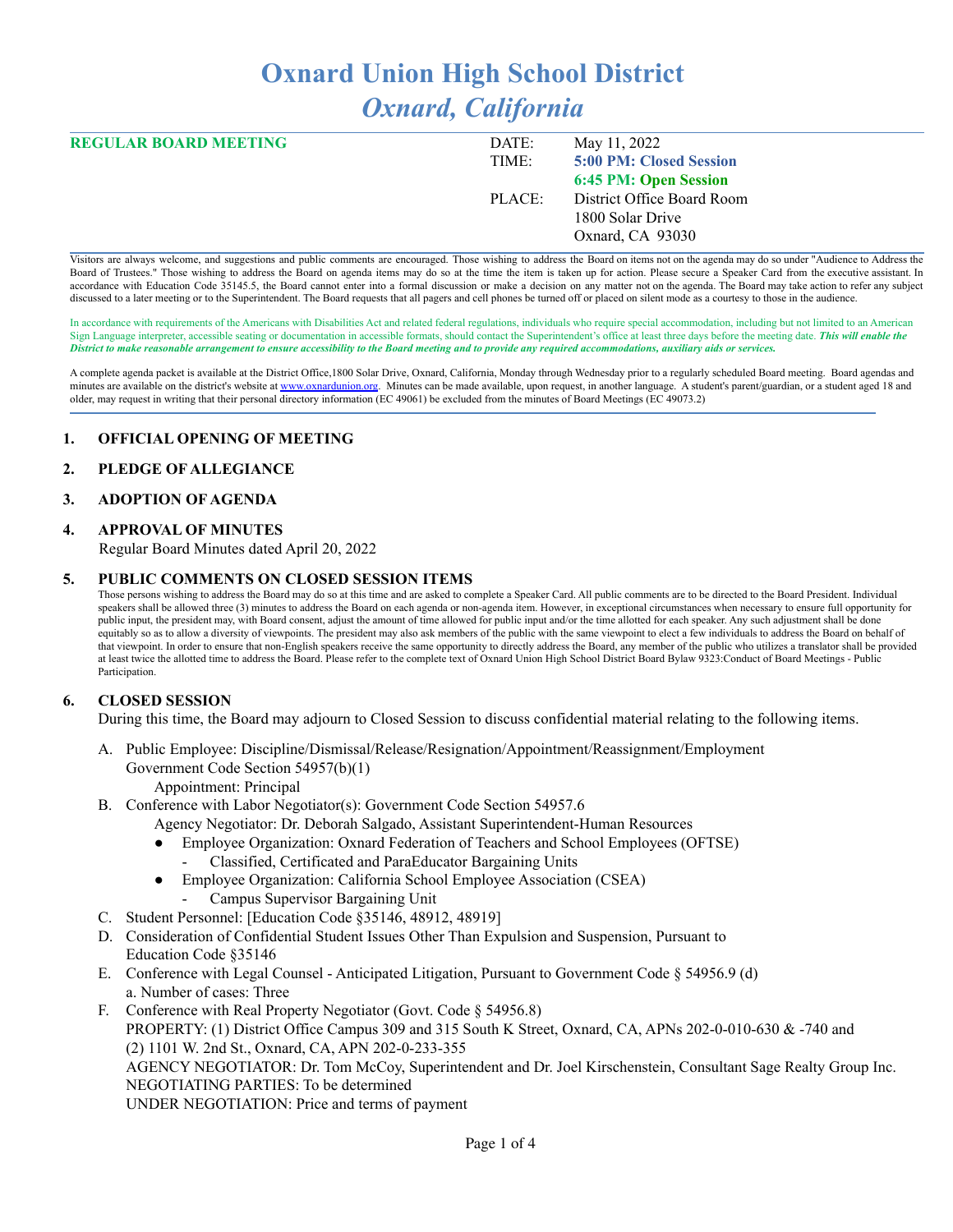## Board Meeting Agenda May 11, 2022

### **7. RECONVENE IN PUBLIC: REPORT ON CLOSED SESSION ACTION**

#### **8. RECOGNITION**

- ➢ Outstanding Students -Anacapa Transition Program
- $\geq$  Inouye Family Science Fair Award Winners<br> $\geq$  VCOE Science Fair Winners
- ➢ VCOE Science Fair Winners
- ► CIF SS- Ford Academic Awards Program OHS Boys Varsity Basketball<br>► 2022 California Pivotal Practice (CAPP) Award Program CIHS
- ➢ 2022 California Pivotal Practice (CAPP) Award Program CIHS

#### **9. PUBLIC COMMENTS TO ADDRESS THE BOARD OF TRUSTEES**

Those persons wishing to address the Board may do so at this time and are asked to complete a Speaker Card. All public comments are to be directed to the Board President. Individual speakers shall be allowed three (3) minutes to address the Board on each agenda or non-agenda item. However, in exceptional circumstances when necessary to ensure full opportunity for public input, the president may, with Board consent, adjust the amount of time allowed for public input and/or the time allotted for each speaker. Any such adjustment shall be done equitably so as to allow a diversity of viewpoints. The president may also ask members of the public with the same viewpoint to elect a few individuals to address the Board on behalf of that viewpoint. In order to ensure that non-English speakers receive the same opportunity to directly address the Board, any member of the public who utilizes a translator shall be provided at least twice the allotted time to address the Board. Please refer to the complete text of Oxnard Union High School District Board Bylaw 9323:Conduct of Board Meetings - Public Participation.

#### **10. SUPERINTENDENT'S REPORT**

### **11. STUDENT REPRESENTATIVE TO THE BOARD – ZOE GONZALEZ**

### **12. CONSENT CALENDAR**

#### **Business Services**

- A. Consideration of Approval of Purchase Orders and Direct Pays, April 2 May 2, 2022
- B. Consideration of Approval of Donations, April 1 29, 2022
- C. Consideration of Approval of Contract Award to The Nazerian Group for Campus Security Fencing at RMHS, Bid 661
- D. Consideration of Approval of Contract Awards to Sysco Ventura, Inc., Gold Star Foods and Tri County Bread for the Purchase of Grocery, Frozen, Refrigerated and Bread Items for the School Nutritional Services Program, RFP 662
- E. Consideration of Approval of Contract Awards to Driftwood Dairy, Inc. and Gold Star Foods for the Purchase of Dairy Products for the School Nutritional Services Program, RFP 663
- F. Consideration of Approval of Contract Award to Gold Star Foods for the Purchase of Produce Products for the School Nutritional Services Program, RFP 664
- G. Consideration of Approval to Utilize Piggyback Contracts for Goods and Services Purchased Throughout Fiscal Year 2022/2023
- H. Consideration of Adoption of Resolution #22-18 to Purchase Mechatronic Items Without Competitive Solicitation Using California Court of Appeal Case Law Allowing Exceptions
- I. Consideration of Approval of the Disposal of Surplus Asset Items, April 20, 2022 May 10, 2022
- J. Consideration of Approval of a "me too" Stipend for Campus Supervisors and Confidential Employees in the Same Amount Agreed to in the April 20, 2022 Settlement Agreement
- K. Consideration of Approval of Contract to Viola Construction Company, Inc. for Unforeseen Conditions and Added Services Along with Change in Scope at RMHS – Measure A
- L. Consideration of Approval of Kruger Bensen Ziemer Architects, Inc. (KBZ) to Provide Architectural Design, Assistance and Construction Administration Services for the RMHS Campus Security Fencing Project – Measure A
- M. Consideration of Approval of Contract to Vanguard Painting for Changes in Original HVAC & Mod Scope to Include Painting at ACHS – Measure A

### **Educational Services**

- N. Consideration of Renewal of Memorandum of Understanding (MOU) Between Ventura Unified School District as the Local Education Agency for the Ventura County Indian Education Consortium (Provider) and the Oxnard Union High School District (Partner District)
- O. Consideration of Renewal of Memorandum of Understanding (MOU) and Administrative Services Agreement Between the Oxnard Union High School District (OUHSD) and Architecture, Construction and Engineering (ACE) Charter High School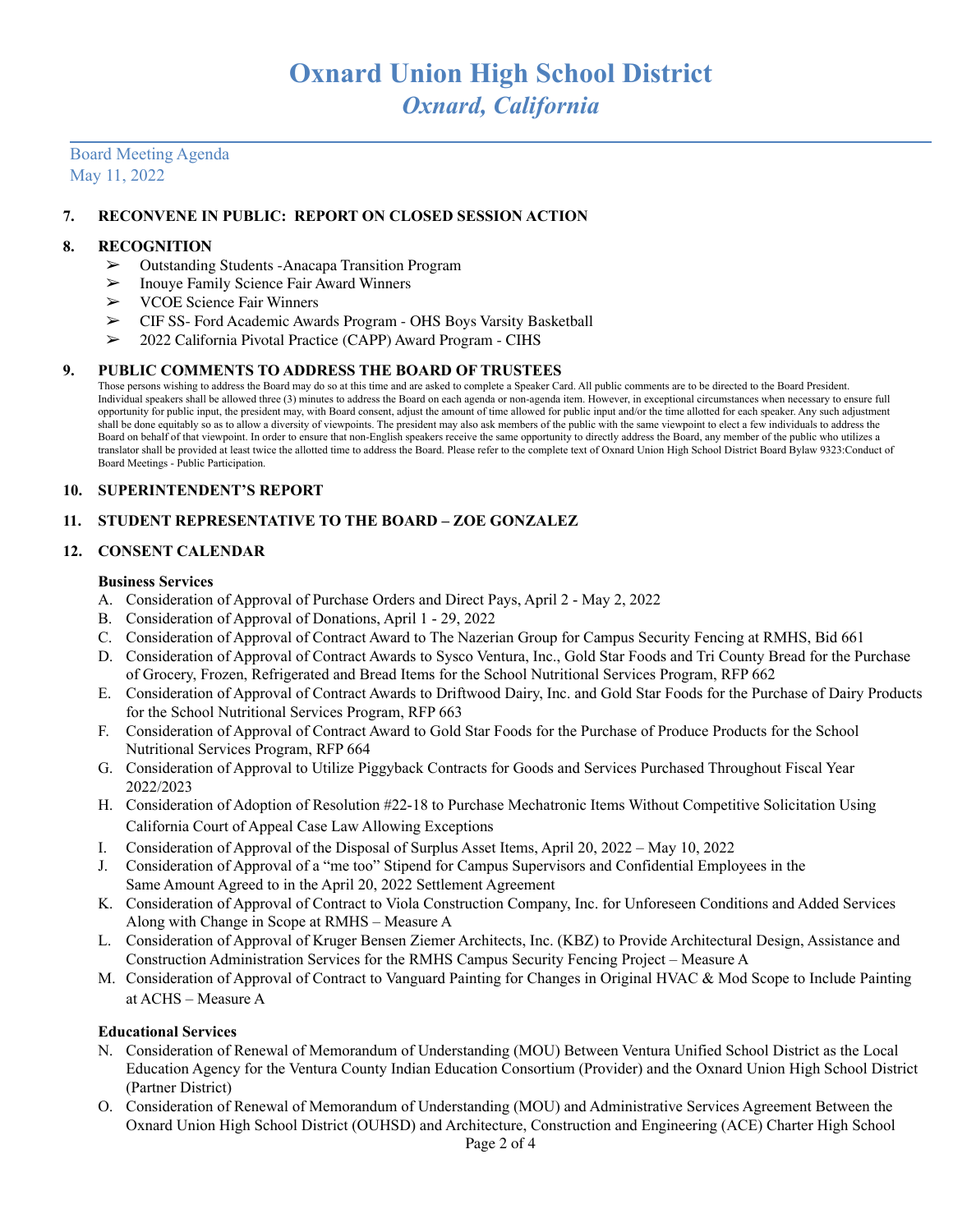## Board Meeting Agenda May 11, 2022

- P. Consideration of Renewal of Memorandum of Understanding Between Oxnard Union High School District/Oxnard Adult School and Walgreen Co. for Pharmacy Technician Externship Program
- Q. Consideration of Approval of Scholarship Fund for Oxnard Middle College- Maricruz Hernandez Scholarship Fund
- R. Consideration of Approval of Non-Public Schools (NPS) Placements According to the Student's IEP Team and the Director of Special Education
- S. Consideration of Approval for EduTech Group, LLC for IT Systems and Network Support

## **Human Resources**

- T. Consideration of Approval of Personnel Items
- U. Consideration of Adoption of New Job Description: *Career Technical Education (CTE)*-*Instructional Specialist* [Second Reading]
- V. Consideration of Approval of Job Description Revision: *Library Media Teacher* [First Reading]
- W. Consideration of Approval of Job Description Revision: *Senior Network Administrator* [First Reading]
- X. Consideration of Approval of Job Description Revision: *Senior Systems Administrator* [First Reading]
- Y. Consideration of Approval of 2020/2021 to 2021/2022 Classified, Paraeducators and Campus Supervisor Salary Schedules, Without Revisions to the Salaries, as Required by California PERS

## **13. ACTION ITEMS**

## **Business Services**

- A. Consideration of Approval of the Continuation of Resolution No. 22-02 for CIHS Building B, C, P HVAC and Electrical Services Construction Funding to Remedy Contractor Potential Default Pursuant to the Uniform Public Construction Cost Accounting Act
- B. Consideration of Adoption of Resolution #22-21 Resolution Authorizing the Issuance and Sale of General Obligation Bonds, Election of 2018, Series C, in the Principal Amount of Not to Exceed \$100,000,000 and Approving Documents and Officials Actions Relating Thereto

### **Educational Services**

C. Consideration of Approval of Revision of Agreement Between Oxnard Union High School District and Oxnard Police Department to Add an Additional Year to the Current Agreement

### **Human Resources**

- D. Consideration of Adoption of Resolution No. 22-22 Proclaiming May 11, 2022, as California Day of the Teacher
- E. Consideration of Adoption of Resolution No. 22-23 Proclaiming May 15 through May 21, 2022, as Classified School Employee Week

## **Superintendent**

F. Consideration of Approval of Teacher Leave Reimbursement to Oxnard Elementary School District for Trustee Karen Sher to Attend CSBA Masters in Governance Course 3: School Finance Part 1 and Part 2 on May 12 and 13, 2022

### **Board of Trustees**

- G. Consideration of Adoption of Resolution No. 22-19, Resolution of the Oxnard Union High School District Ordering a Regular Governing Board Member Election, Ordering Consolidation with Other Elections, and Constituting "Specification of the Election Order" to be held on November 8, 2022
- H. Consideration of Adoption of Resolution No. 22-20, Teach the Truth
- I. Consideration of Approval of Reordering of Board Meeting Agendas to Hear Board Report and Communications After the Student Representative to the Board Report

## **14. STAFF REPORT AND BOARD DISCUSSION**

A. EL Plan/Newcomer Centers